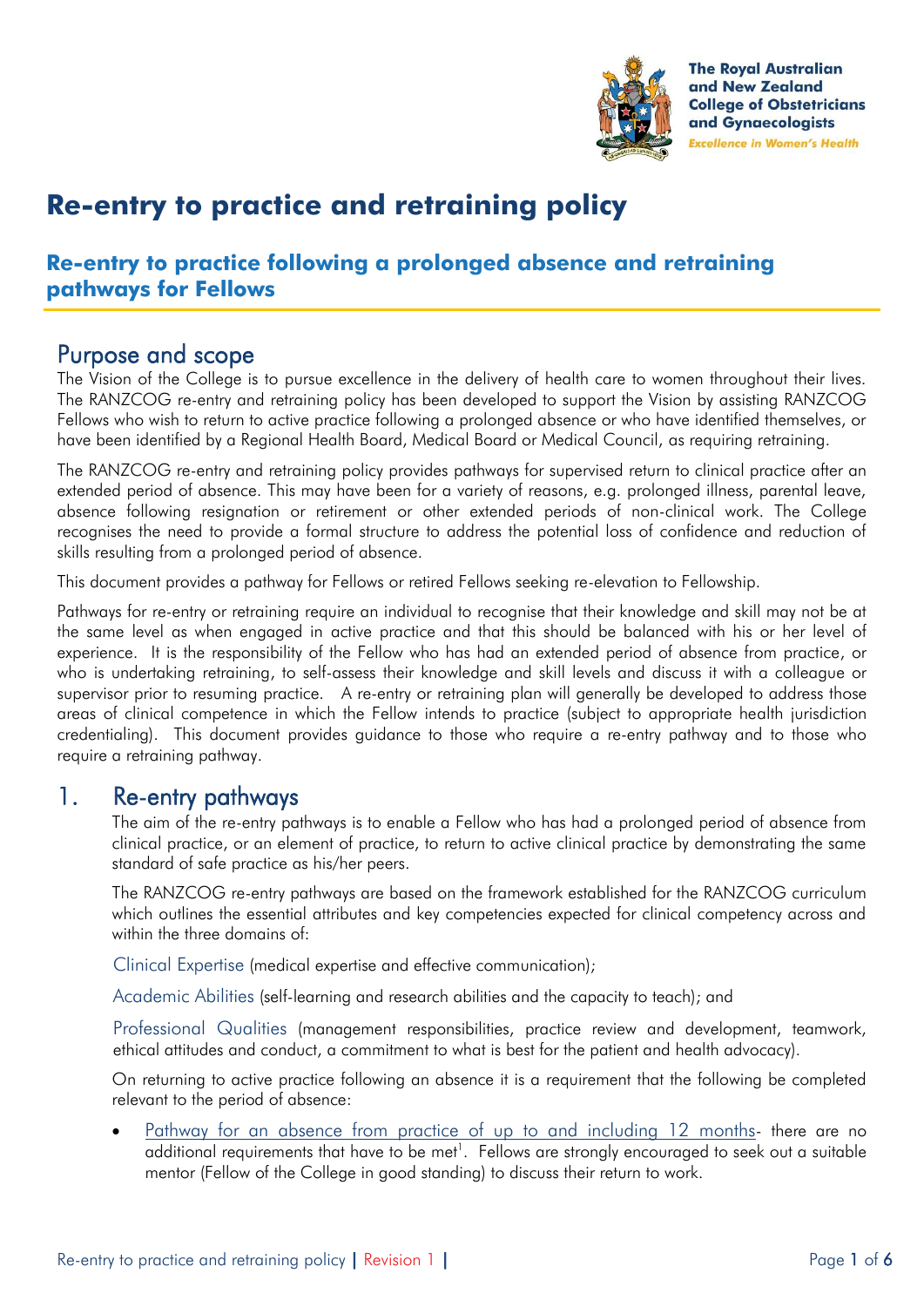- Pathway for an absence from practice of between 13 months and up to and including 24 months- Fellows must complete a minimum of one years' CPD activities ie minimum of 50 CPD points, relevant to their intended scope of practice and designed to maintain and update their knowledge and clinical judgement<sup>1</sup>. The CPD activities must be completed and logged in CPD online prior to recommencement of practice. Fellows are also strongly encouraged to seek out a suitable mentor (Fellow of the College in good standing) to discuss their return to work.
- Pathway for an absence from practice of more than 24 months- a formal plan for re-entry to practice is required.

Where a Fellow is returning to practice after an absence of more than 36 months they are also required to complete the specific re-entry requirements in accordance with the relevant Regulatory Authority ie Medical Board of Australia<sup>1</sup> or Medical Council of New Zealand<sup>2</sup>.

## 2. Formal plan for re-entry to practice pathway

Where a Fellow has had an absence from practice of more than 24 months (including returning from retirement) they are required to:

- select an appropriate supervisor (should be a Fellow of the College in good standing) to discuss their return to work and supervision requirements. In the event that the Fellow is unable to find a suitable supervisor, contact should be made with the hospital Credentialing Committee.
- complete a formal plan for re-entry to practice. The Fellow will identify the key clinical skills required to resume practice and to make a self-assessment of their current skill level. The College has developed a 'Plan for re-entry to practice' application form. This is available online [\(https://www.ranzcog.edu.au/RANZCOG\\_SITE/media/RANZCOG-MEDIA/CPD/Re-entry-plan.pdf](https://www.ranzcog.edu.au/RANZCOG_SITE/media/RANZCOG-MEDIA/CPD/Re-entry-plan.pdf) ).

The Fellow considering re-entry to practice should refer to the following documents when undertaking a self-assessment:

- The College Statements C-Gen 19 and C-Gen 20 provide information about the attributes, key competencies and scope of practice expected of a RANZCOG Fellow;
- The Clinical Training Reports that form the basis of the 6 monthly summative reports for RANZCOG Advanced Trainees and;
- Procedural and Surgical Skill levels expected as outlined in the RANZCOG Curriculum

 $\,$  Medical Board of Australia, Registration standard: Recency of practice, effective from 1 October 2016.

 $^{2}$ Policy on doctors returning to medical practice after an absence from practice for three or more years. Medical Council of New Zealand June 2004.

- Fellows returning to public hospital practice should be supported by the hospital infrastructure and the credentialing requirements. An appropriate training and assessment plan should be tailored to enable the Fellow to resume practice in his/her specified practice profile.
- For Fellows returning to private practice it is recommended that consideration be given to a clinical attachment focusing on the key clinical skills required.
- All processes must be underpinned by the principles of natural justice, namely a right to be heard and freedom of bias from the procedure. Advice on developing an appropriate re-entry to practice plan will be provided on request to the RANZCOG Chair Fellowship Review Committee and the Director of Education and Training.

#### 2.1 Developing a plan for re-entry to practice

A RANZCOG plan for re-entry to practice will include:

- information about the proposed employer;
- information about the proposed scope of practice;
- information about previous clinical experience;
- a self-assessment identifying learning needs and goals for achieving competency in each of the RANZCOG domains Clinical Expertise, Academic Abilities and Professional Qualitiesrefer to College Statement C-Gen 20;
- a plan for Continuing Professional Development;
- a plan for supervision including
	- o monitoring that aligns with the requirements of the relevant Registration Authority;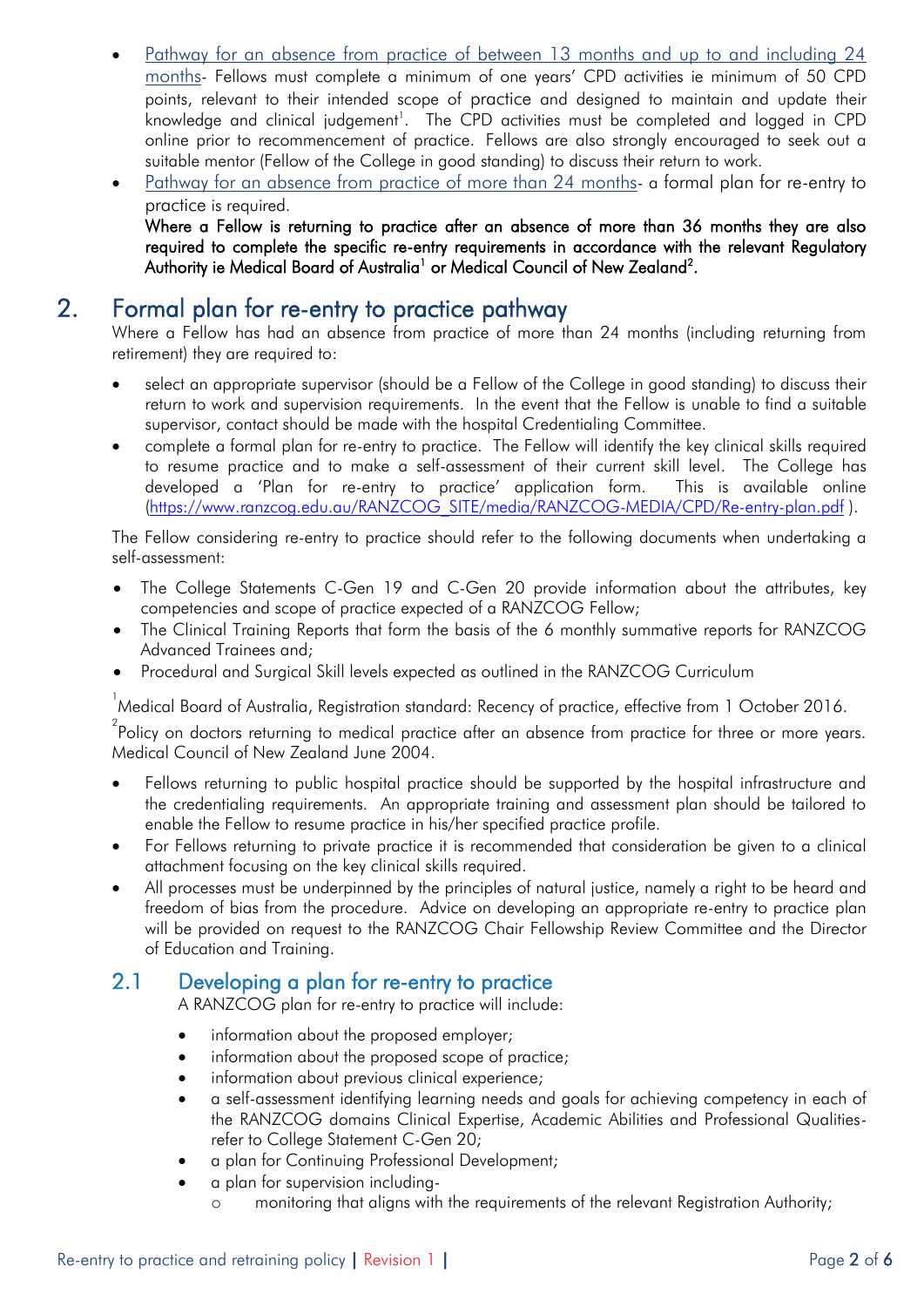- o review of progress (including a 360 Multisource Feedback [MSF]) at a pre-determined time after commencing implementation of the re-entry plan. The MSF developed for Advanced Trainees will meet the criteria for this assessment;
- o logbook of de-identified cases; and
- o performance assessment based on RANZCOG clinical training reports and Procedural and Surgical Skills Assessment Forms applicable to RANZCOG Advanced **Trainees**
- an anticipated timeframe for implementing and completing the re-entry to practice plan.

The plan will be submitted to the College Fellowship Review Committee for consideration. The Fellow and supervisor will be notified of the decision of the Committee. If the plan is approved the Fellow can implement their plan for re-entry to practice.

#### 2.2 Re-entry to practice report

At the conclusion of the agreed timeframe for implementing the plan for re-entry to practice, the supervisor will prepare a report for the Fellowship Review Committee. The report will include the extent to which the goals of the plan have been achieved. The report will include:

- reference to
	- o areas of practice and knowledge identified at the commencement of the re-entry period requiring specific attention;
	- o RANZCOG Curriculum and;
- the outcome of Hospital Credentialing with details of the Fellow's approved scope of clinical practice;
- review of progress (including the 360 Multisource Feedback [MSF]);
- logbook of de-identified cases and;
- performance assessments (RANZCOG clinical training reports and Procedural and Surgical Skills Assessment Forms applicable to RANZCOG Advanced Trainees)

#### 2.3 Re-entry to practice outcome

- Following consideration of the report by the Fellowship Review Committee, the College will communicate to the Fellow the outcome of their re-entry to practice report.
- If the goals of the re-entry to practice plan have not been satisfactorily achieved, the College may communicate this to the appropriate Medical Board or Medical Council.

### 3. Retraining pathway

The aim of the retraining pathway is to enable the Fellow to achieve the same standard of safe practice as his/her peers on return to unsupervised clinical practice. Retraining is directed at those areas of clinical competence in which the Fellow intends to practice (subject to appropriate health jurisdiction credentialing).

#### 3.1 Retraining guidelines for Fellows

The RANZCOG retraining pathway has been developed to assist Fellows who have identified themselves, or have been identified by a Regional Health Board, Medical Board or Medical Council, as requiring retraining.

#### 3.2 Retraining request process

Requests for retraining of RANZCOG Fellows may come from:

- the Fellow who has self-identified the need for retraining and who does not currently have any formal requirement for retraining in place from an overseeing or regulatory authority, or
- Regional Health Authorities, Medical Boards or Medical Councils.

All requests must be made in writing to the President or Chief Executive Officer.

 Following receipt of the retraining request, a College Vice-President will be assigned to oversee the process.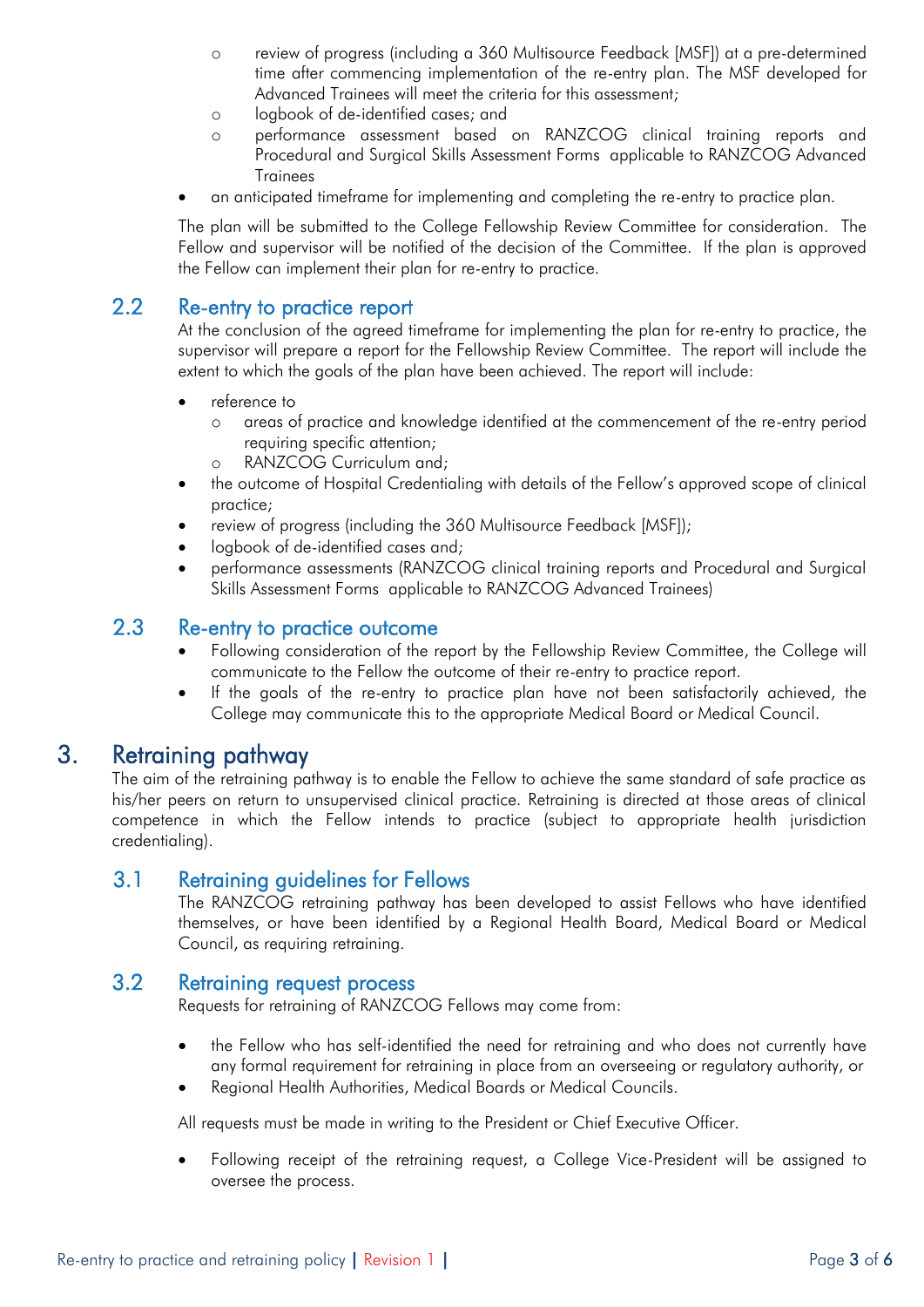In consultation with the Regional Chair, the Subspecialty Chair, in the case of a Subspecialist, and others as appropriate, the Vice-President will review the retraining request to determine if retraining is appropriate. All processes must be underpinned by the principles of natural justice, namely a right to be heard and freedom of bias from the procedure.

In this determination, consideration will be given *inter alia* to:

- adverse events, complaints or Medical Board reports of unsatisfactory performance and;
- if the Fellow is not currently practicing, the length of time since the Fellow was in active practice.

Key areas of concern and/or deficiencies in clinical practice will be identified.

- If following the review it is considered that retraining is not appropriate, this will be communicated to the person or organisation making the request, and reasons for the decision provided.
- If retraining is considered appropriate, the Vice-President will select an appropriate supervisor to co-ordinate a retraining plan focusing on the key areas of concern.

#### 3.3 Developing a retraining plan

In consultation with the supervisor and the Fellow, a plan for retraining will be developed, including at least the following elements:

- information about proposed employer;
- information about proposed scope of practice;
- information about previous clinical experience;
- a self-assessment identifying learning needs and goals for achieving competency in each of the RANZCOG domains Clinical Expertise, Academic Abilities and Professional Qualitiesrefer to College Statement C-Gen 20;
- a plan for Continuing Professional Development;
- a plan for supervision including
	- o monitoring that aligns with the requirements of the relevant registration body;
	- o review of progress (including a 360 Multisource Feedback [MSF]) at a pre-determined time after commencing implementation of the retaining plan. The MSF developed for Advanced Trainees will meet the criteria for this assessment;
	- o logbook of de-identified cases and;
	- o performance assessment based on RANZCOG clinical training reports and Procedural and Surgical Skills Assessment Forms
- an anticipated timeframe for implementing and completing the retraining.
- Supervision must be at least at the level appropriate for a College trainee in the Advanced Training program.
- The supervisor and the Fellow must agree on the need for retraining and on the content and possible outcomes of the retraining plan for retraining to commence. The retraining plan must be submitted to the Vice-President for approval. The Fellow and supervisor will be notified of the decision of the Vice-President. If the retraining plan is approved the Fellow can commence retraining.
- Clinical privileges and medical indemnity for the Fellow in the training institution must be in place.
- Indemnity for the Vice-President must be confirmed in writing through the relevant Regional Health Authorities/Medical Board/Medical Council or Regulatory Health Authority or other body requesting the assessment. Where the request originated from a College Fellow, the Vice-President must satisfy him/herself that he/she is appropriately indemnified through either the College Insurer or some other vehicle (e.g. the medical insurer of the Fellow or the Vice-President).
- The Fellow should be encouraged to seek support from a colleague or may be offered the support of an independent RANZCOG Councillor/Regional Committee member.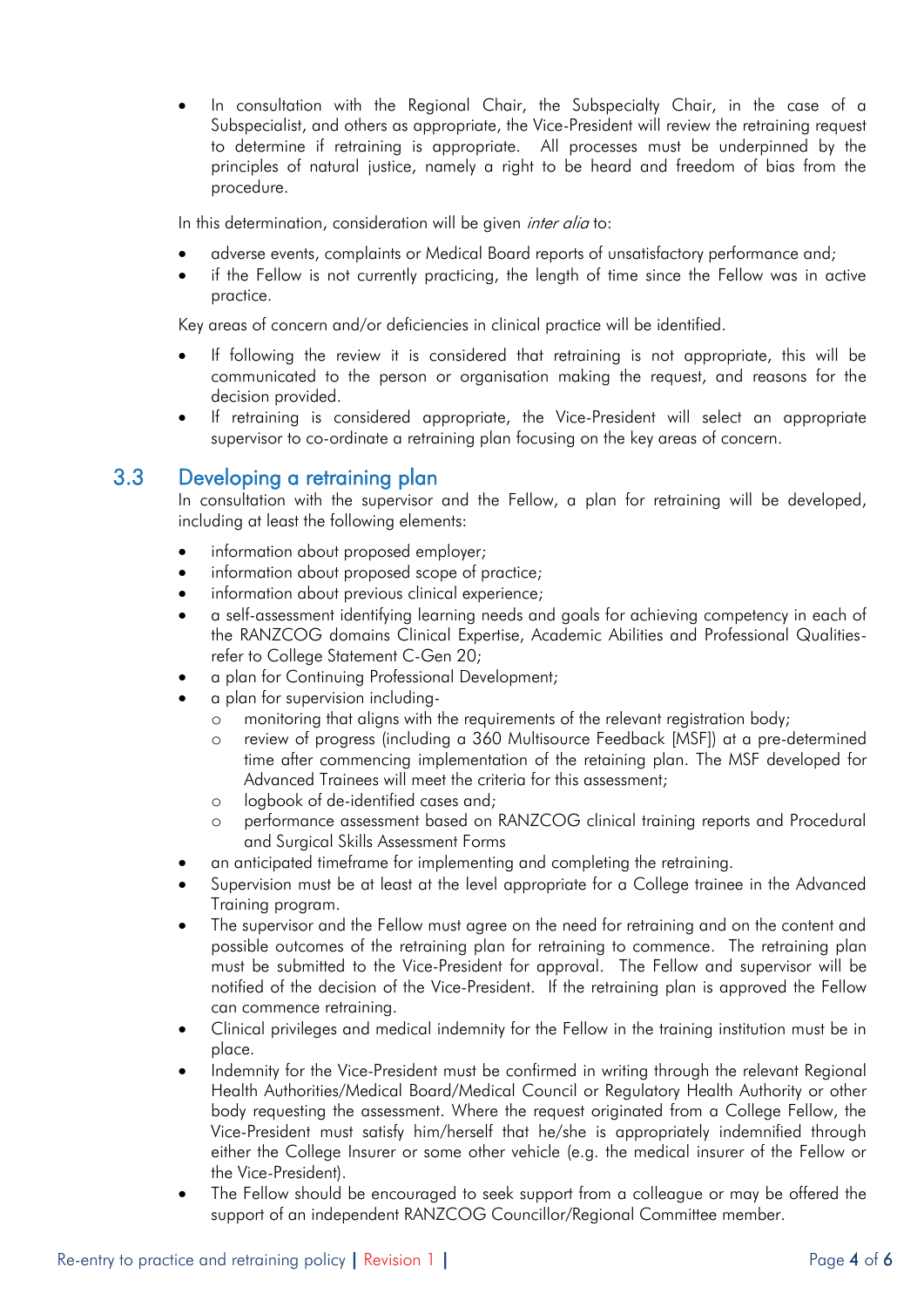### 3.4 Retraining report

At the conclusion of the retraining timeframe, the supervisor will prepare a report for the Vice-President. The report will include the extent to which the goals of retraining have been achieved.

The report will include:

- reference to
	- o areas of practice and knowledge identified at the commencement of the re-entry period requiring specific attention;
	- o RANZCOG Curriculum and;
- the outcome of Hospital Credentialing with details of the Fellow's approved scope of clinical practice;
- review of progress (including the 360 Multisource Feedback [MSF]);
- logbook of de-identified cases and;
- performance assessments (RANZCOG clinical training reports and Procedural and Surgical Skills Assessment Forms applicable to RANZCOG Advanced Trainees)

#### 3.5 Retraining outcome

- Following consideration of the report by the Board, the Vice-President will communicate with the person or organisation making the request.
- If the goals of retraining have not been satisfactorily achieved, the Board may communicate this to the appropriate Medical Board or Medical Council.

## 4. Retired Fellows seeking reinstatement to Active Fellowship

Retired Fellows wishing to be reinstated to active Fellowship must apply in writing to the Chair, Fellowship Review Committee and provide documentation as per the requirements of the relevant duration of absence. The re-entry or retraining plan must be developed in consideration of regional medical board or medical council requirements.

The Fellowship Review Committee will review the application and recommend a re-entry or retraining pathway based on the applicant's proposed clinical profile and the duration of the absence from practice.

## 5. Recertification (Continuing Professional Development) requirements for retired Fellows seeking reinstatement to active Fellowship

Where a Fellow retires from practice during a compulsory recertification period (i.e. 3-year CPD cycle) and is reinstated to active Fellowship within a period of two (2) years from having retired from clinical practice<sup>1</sup>, the Fellow in question will be required to complete the recertification requirements in place at the time of retirement, with the timeframe for such completion extended by the period for which the Fellow was retired.

 $^{\text{1}}$ Taken from the date on the correspondence indicating receipt by the College of the Fellow's completed Retirement Declaration Form

## 6. Monitoring and evaluation

This policy and the impact on the outcomes of Fellows re-entry or retraining pathway following the processes outlined will be monitored and evaluated by the College's Fellowship Review Committee.

## 7. Other suggested reading

- Academy of Medical Royal College (AOMRC): Return to practice guidance, April 2012.
- Australian Safety and Quality Council. National Guidelines for Credentials and Clinical Privileges, July 2002.
- Epstein, R.M Hundert E.M. Defining and Assessing Professional Competence, JAMA, Vol 287, No 2. 226-235.